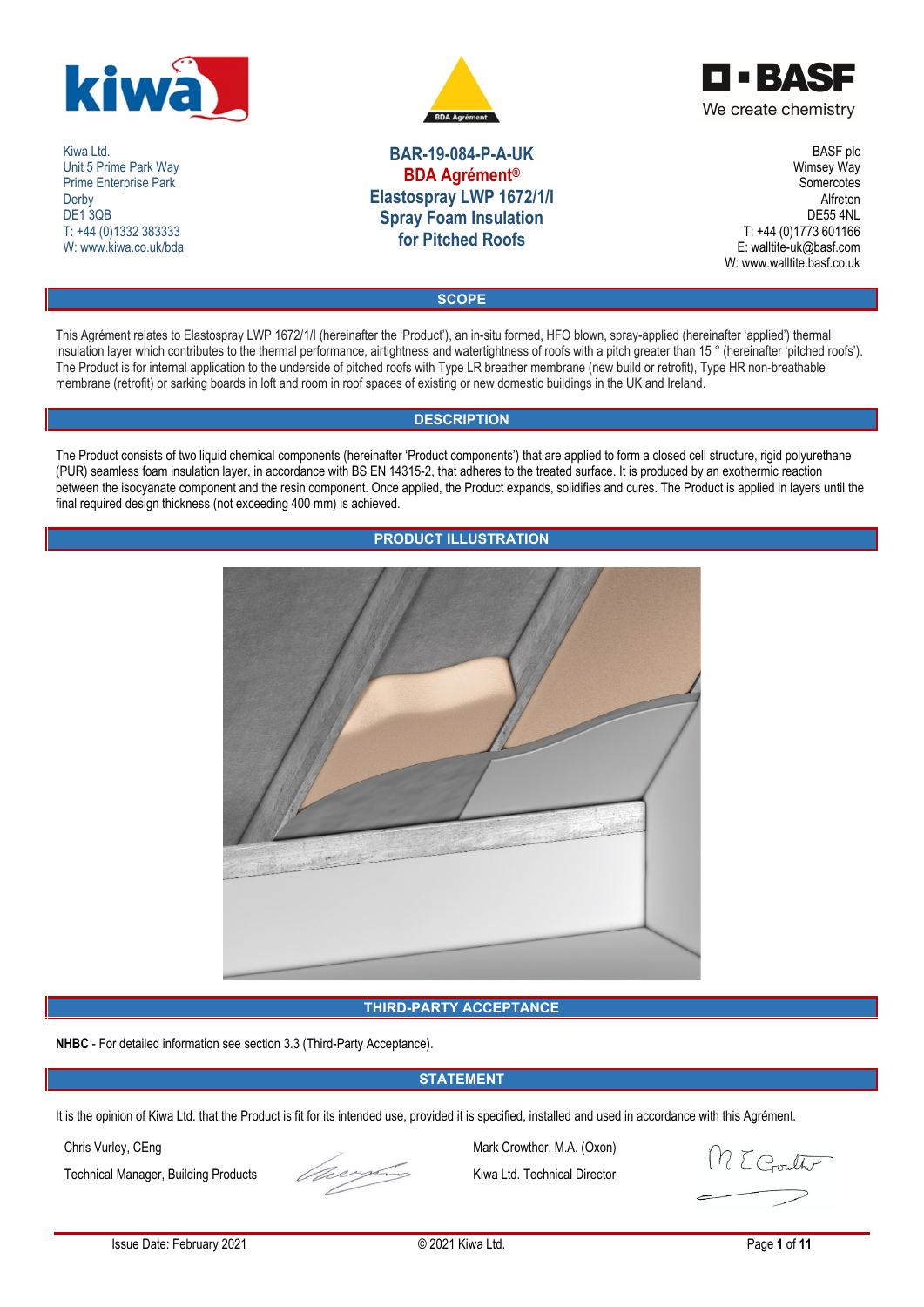### **SUMMARY OF AGRÉMENT**

This document provides independent information to specifiers, building control personnel, contractors, installers and other construction industry professionals considering the fitness for the intended use of the Product. This Agrément covers the following:

- Conditions of use;
- Initial Factory Production Control, Quality Management System and the Annual Verification procedure;
- Points of attention for the Specifier and examples of details;
- Installation;
- Independently assessed Product characteristics and other information;
- Compliance with national Building Regulations, other regulatory requirements and Third-Party Acceptance;
- Sources, including codes of practice, test and calculation reports.

## **MAJOR POINTS OF ASSESSMENT**

**Thermal performance** - the Product improves the thermal performance of pitched roofs and has a declared aged thermal conductivity of 0.025 - 0.027 W/mK\* depending on application thickness (see section 2.1.10).

**Moisture control** - the Product (see section 2.1.11):

- has a high-volume closed cell percentage;
- has adequate water vapour transmission resistance;
- can contribute to limiting the risk of interstitial and surface condensation;
- has adequate resistance to water penetration.

**Fire performance** - the Product is classified as European Classification E\* (combustible), in accordance with BS EN 13501-1 (see section 2.1.12).

**Durability** - the Product will have a service life equivalent to that of the pitched roof structure in which it is incorporated (see section 2.1.8).

**CE marking** - the Agrément holder has taken responsibility for CE marking the Product in accordance with all relevant harmonised European Product Standards. An asterisk (\*) appearing in this Agrément indicates that data shown is given in the Product manufacturer's Declaration of Performance (DoP).

# **CONTENTS**

#### **Chapter 1 - General considerations**

- 1.1 Conditions of use
- 1.2 Initial Factory Production Control (FPC)
- 1.3 Quality Management System (QMS)
- 1.4 Annual verification procedure continuous surveillance

### **Chapter 2 - Technical assessment**

- 2.1 Points of attention to the Specifier
- 2.2 Examples of details
- 2.3 Installation
- 2.4 Independently assessed Product characteristics
- 2.5 Ancillary items

### **Chapter 3 - CDM, national Building Regulations and Third-Party Acceptance**

- 3.1 The Construction (Design and Management) Regulations 2015 and The Construction (Design and Management) Regulations (Northern Ireland) 2016 3.2 - National Building Regulations
- 3.3 Third-Party Acceptance
- **Chapter 4 - Sources**
- **Chapter 5 - Amendment history**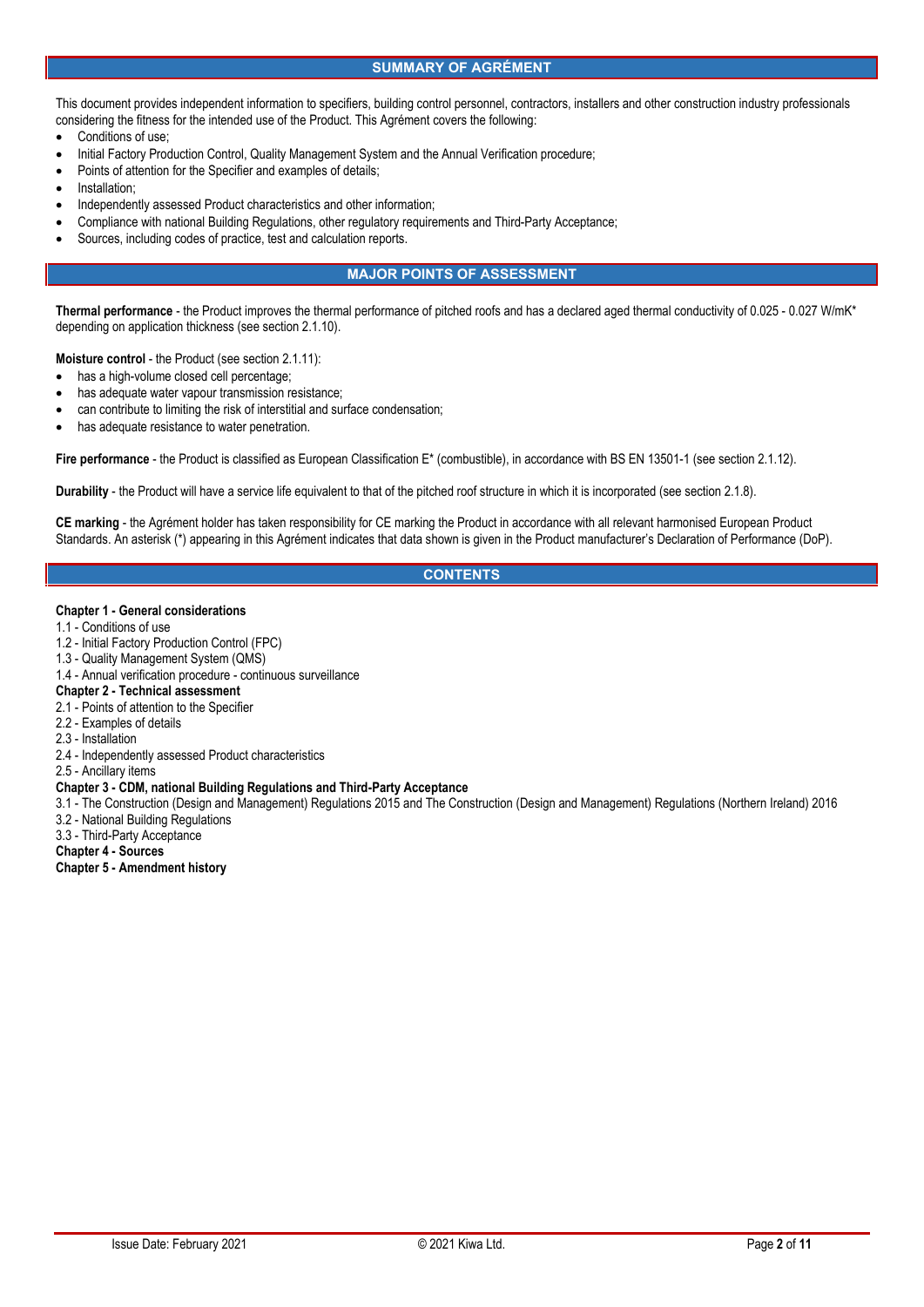### **1.1 - CONDITIONS OF USE**

### **1.1.1 Design considerations**

See section 2.1.

#### **1.1.2 Application**

The assessment of the Product relates to its use in accordance with this Agrément and the Agrément holder's requirements.

#### **1.1.3 Assessment**

Kiwa Ltd. has assessed the Product in combination with its relevant DoPs, test reports, technical literature and factory and site visits. Also, the NHBC Standards have been taken into consideration. Factory Production Control has been assessed.

#### **1.1.4 Installation supervision**

The quality of installation and workmanship must be controlled by a competent person who shall be an employee of the installation company.

The Product shall be installed strictly in accordance with this Agrément and the Agrément holder's requirements.

#### **1.1.5 Geographical scope**

The validity of this document is limited to England, Wales, Scotland, Northern Ireland and Ireland, with due regard to chapter 3 of this Agrément (CDM, national Building Regulations and Third-Party Acceptance).

### **1.1.6 Validity**

The purpose of this BDA Agrément® is to provide for well-founded confidence to apply the Product within the Scope described. The validity of this Agrément is three years after the issue date, and as published on www.kiwa.co.uk/bda. After this, the validity of the Agrément can be extended every three years after a positive review.

### **1.2 - INITIAL FACTORY PRODUCTION CONTROL (FPC)**

- Kiwa Ltd. has determined that the Agrément holder has fulfilled all provisions of the specifications described in this Agrément in respect of the Product.
- The initial FPC audit demonstrated that the Agrément holder has a satisfactory Quality Management System (QMS) and is committed to continuously improving their FPC operations.
- A detailed Production Quality Specification (PQS) has been compiled to ensure traceability and compliance under the terms of this Agrément.

# **1.3 - QUALITY MANAGEMENT SYSTEM (QMS)**

- The Agrément holder:
	- o has an effective and well maintained QMS in operation which covers the necessary clauses required for BDA Agrément®.<br>○ is committed to continually improving their FPC. QMS and associated procedures.
	-
- is committed to continually improving their FPC, QMS and associated procedures.<br>Document control and production line procedures were deemed satisfactory, with sufficient evidence provided in support of BDA Agrément® req

# **1.4 - ANNUAL VERIFICATION PROCEDURE - CONTINUOUS SURVEILLANCE**

To demonstrate that the FPC is in conformity with the requirements of the technical specification described in this Agrément, the continuous surveillance, assessment and approval of the FPC will be done at a frequency of not less than once per year by Kiwa Ltd.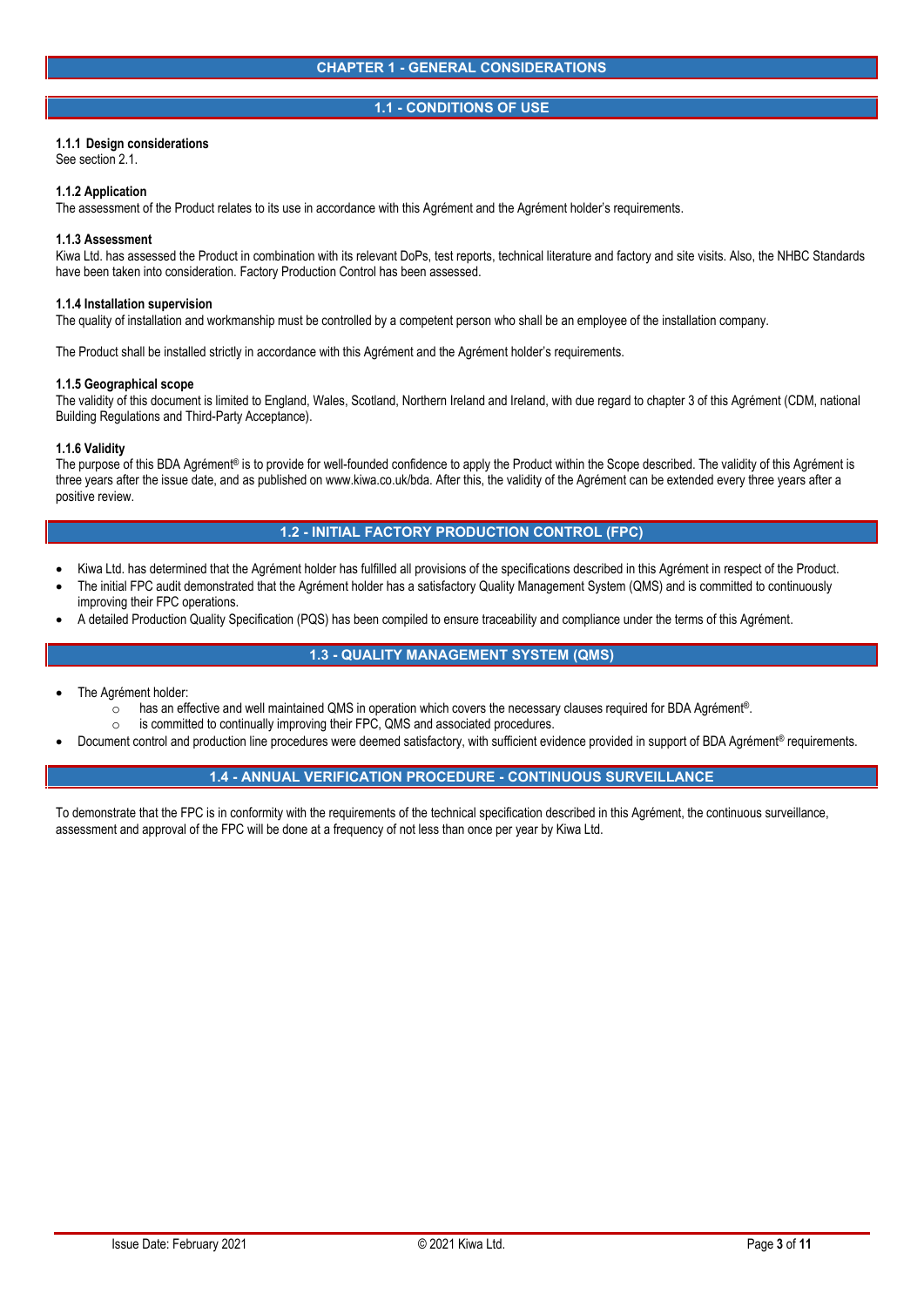## **2.1 - POINTS OF ATTENTION TO THE SPECIFIER**

### **2.1.1 Design responsibility**

The Agrément holder reviews all designs submitted and offers design advice and guidance to ensure a compliant final project specific design.

#### **2.1.2 Applied building physics (heat, air, moisture)**

The physical behaviour of the pitched roofs incorporating the Product shall be verified as suitable by a competent specialist, who can be either a qualified employee of the Agrément holder or a qualified consultant. The Specialist will check the physical behaviour of the pitched roof design and if necessary, can offer advice in respect of improvements to achieve the final specification. It is recommended that the Specialist co-operates closely with the Agrément holder.

#### **2.1.3 General design considerations**

The Product can be applied directly to a pitched roof construction incorporating:

- Type LR breather membrane;
- Type HR non-breathable membrane;
- sarking boards.

Pitched roofs incorporating the Product can adequately limit the risk of interstitial and surface condensation when designed in accordance with BS 5250 Annex H and BRE Report 262. Room spaces should be ventilated in accordance with BS 5250 Annex K. Care should be taken to provide adequate trickle ventilation, particularly in rooms expected to experience high humidity, and to ensure the integrity of any vapour control layer (hereinafter 'VCL') (where installed) and plasterboard lining against vapour ingress.

Cavity barriers should be provided at the edges of cavities, including around rooflights and service penetrations, with fire-resisting elements, in accordance with the relevant provisions of the national Building Regulations.

Ventilation openings should be arranged to prevent the ingress of rain, snow, birds and small animals, and the risk of blockage by other building operations.

Care is needed for design detailing of joints at rooflight and flue pipe openings and should be in accordance with BS 6093.

The Product shall not be applied over junctions between roofs and compartment walls or external walls required to provide a minimum period of fire resistance. Care shall be taken to ensure continuity of fire resistance at junctions with fire-resisting elements, in accordance with the national Building Regulations.

In habitable roof space, the Product shall be covered by a plasterboard lining fixed to rafters and with all joints taped, sealed and supported by timber studwork elements to give a minimum 30-minute fire rating.

The Product shall be separated by 200 mm from any heat-emitting devices and any potential source of ignition, where the temperature is in excess of 70 °C.

Do not apply the Product over electrical cables, recessed lighting, existing vents or ventilation gaps. Consider rerouting, re-laying in conduit or trunking, or derating electrical cables. Replace existing recessed lighting with ventilated fittings which incorporate a protective fire hood (see section 2.3.4).

The Product is a closed cell foam which is inert once cured and is therefore chemically inactive. The Product will not react with metals typically used in construction elements.

The Product must not be applied to a VCL.

#### **Retrofit design considerations**

Existing pitched roofs shall be in a good state of repair with no evidence of rain penetration or damp. Any necessary repairs shall be carried out prior to installation.

#### **New build design considerations**

New pitched roofs should be designed and constructed in accordance with the national Building Regulations, for the site exposure and wind-driven rain index in accordance with BS 8104, to prevent moisture ingress and air infiltration.

#### **2.1.4 Project specific design considerations**

Prior to the application of the Product, an inspection must be carried out. The primary requirement of the pre-installation survey is to determine the following:

- the external condition of the pitched roof, valleys, gutters, chimney stacks, flashings etc;
- that there is no existing rain ingress and there are no signs of damp, staining or condensation on the internal face of the pitched roof;
- the type, suitability and condition of timbers;
- the type and condition of any sarking boards or breather membrane present;
- pitched roof space ventilation requirements;
- the location of expansion joints;
- areas not to be treated.

#### **2.1.5 Permitted applications**

Only applications designed according to the specifications as given in this Agrément are allowed under this Agrément. In each case the Specifier will have to co operate closely with the Agrément holder.

#### **2.1.6 Installer competence level**

The Product shall be installed strictly in accordance with the instructions of the Agrément holder and the requirements of this Agrément.

Installation shall be by employees trained and approved by the Agrément holder under the BASF Foam Masters Scheme.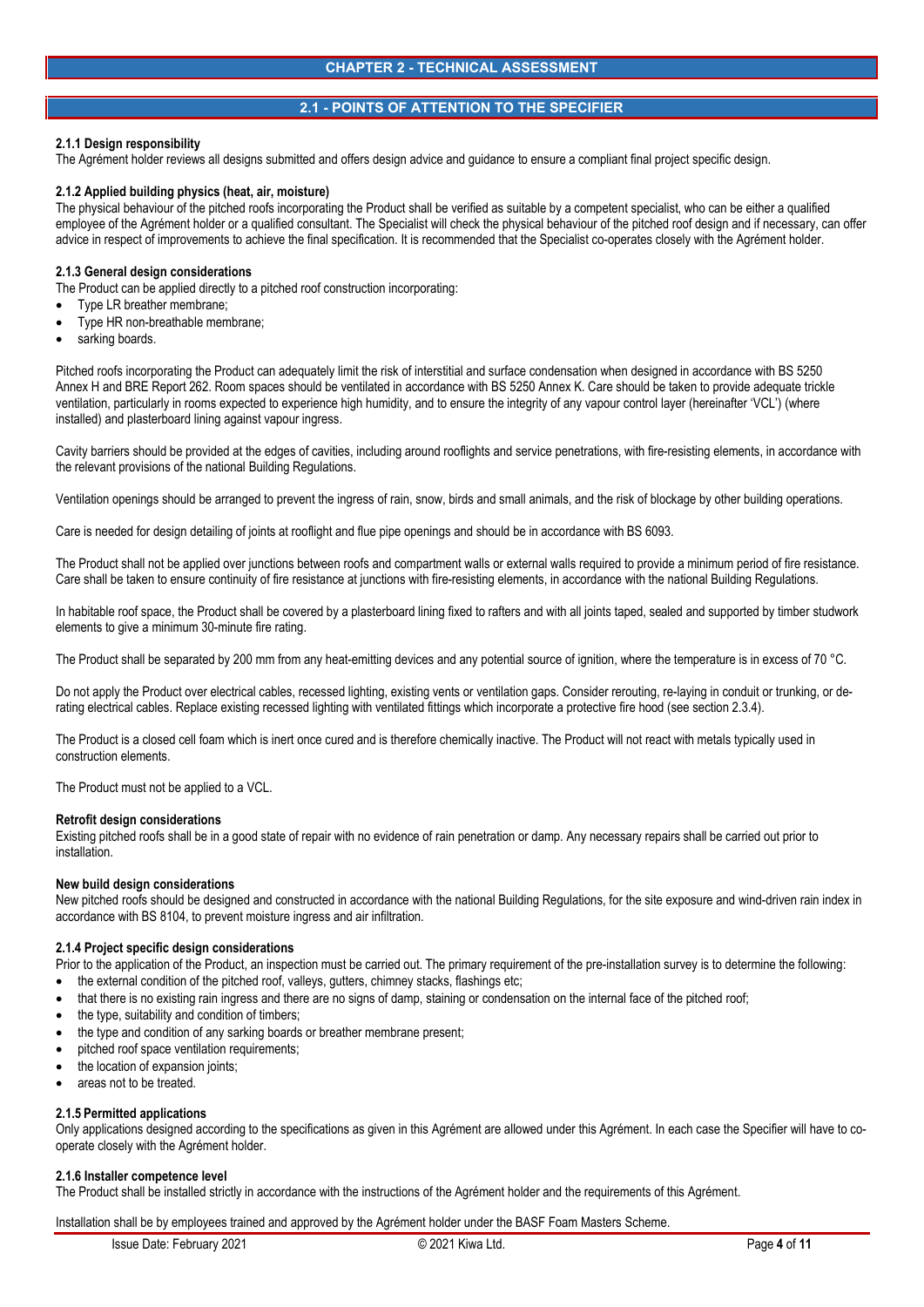# **2.1.7 Delivery, storage and site handling**

The Product components are delivered to site in suitable containers, that bear the Product component name, the Agrément holder's name and the BDA Agrément<sup>®</sup> logo incorporating the number of this Agrément.

Store the Product components in accordance with the Agrément holder's requirements. Particular care must be taken to:

- avoid exposure to direct sunlight for extended periods of time;
- avoid exposure to high or low temperatures for extended periods of time;
- store in a well-ventilated covered area to protect from rain, frost and humidity;
- store away from possible ignition sources.

#### The Product components:

- are sensitive to humidity and shall be stored in sealed drums or hermetically sealed tanks to protect from moisture;
- shall be stored between 10 ºC and 25 ºC.

The isocyanate component is classified as 'harmful' under The Chemicals (Hazard Information and Packaging for Supply) Regulations 2009 (CHIP 4); drums containing the isocyanate component bear the appropriate hazard warning signs. Ventilate and vacate the installed space for 24 hours subsequent to installation to prevent the inhalation of isocyanate vapour. When cured, the Product is non-hazardous.

#### **2.1.8 Durability**

The Product will have a service life durability equivalent to that of the structure into which it is incorporated.

The Product is inert once cured and is therefore chemically inactive. The Product does not encourage corrosion on metals. No corrosive substances are released from the cured Product.

#### **2.1.9 Maintenance and repair**

Once installed, the Product does not require regular maintenance provided the weathertightness of the pitched roof is maintained. Damaged or poorly applied Product shall be removed from the affected area using a handsaw. New Product should then be applied. For advice in respect of repair, consult the Agrément holder.

#### **Performance factors in relation to the Major Points of Assessment**

#### **2.1.10 Thermal performance**

#### **Thermal conductivity**

The Product offers high thermal resistance relative to its installed thickness, in accordance with BS EN 12667.

For the purpose of thermal transmittance (hereinafter 'U-value') calculations and to determine if the requirements of the national Building Regulations are met, the thermal resistance and U-value of pitched roofs incorporating the Product should be calculated according to BS EN ISO 10211 (taking into consideration BS EN ISO 6946, BS EN ISO 10456 and BRE Report 443), using the Product's declared thermal conductivity (λρ). Design and declared thermal values can be found in BS EN ISO 10456.

The Product can be used to upgrade a pitched roof that already has insulation between the rafters, to meet current U-value requirements.

The maximum thickness of the Product should not exceed 400 mm. For improved thermal/carbon emissions performance, increased insulation thickness may be required.

Account should be taken of standardised junction details in the Government Accredited Construction Details for Part L, England and Wales, Accredited Construction Details for Scotland, and energy efficiency measures in PAS 2030 and PAS 2035.

The requirement for limiting heat loss through a pitched roof, including the effect of thermal bridging, can be satisfied if the U-value of a pitched roof incorporating an appropriate thickness of the Product does not exceed the maximum U-value requirement in the national Building Regulations.

#### **Thermal bridging at junctions and around openings**

Care shall be taken in the overall design and construction at junctions with external walls and openings to minimise air infiltration and thermal bridging.

Guidance on linear thermal transmittance, heat flows and surface temperature factors can be found in the documents supporting the national Building Regulations and BS EN ISO 10211, BRE Information Paper 1/06, BRE Report 262, BRE Report 497 and PAS 2030.

The applied Product forms a solid, seamless, airtight insulating foam layer without joints or gaps, reducing thermal bridges.

#### **2.1.11 Moisture control**

#### **Cell structure**

The Product has a high-volume closed cell percentage (90 %), in accordance with BS EN ISO 4590.

#### **Water vapour transmission resistance**

The Product has a low level of water vapour permeability (high water vapour resistance), in accordance with BS EN 12086 Method A.

# **Condensation risk**

Pitched roofs incorporating the Product can adequately limit the risk of interstitial and surface condensation when designed in accordance with BS 5250 Annex H and BRE Report 262. Room spaces should be ventilated in accordance with BS 5250 Annex K. Care should be taken to provide adequate trickle ventilation, particularly in rooms expected to experience high humidity, and to ensure the integrity of any VCL (where installed) and plasterboard lining against vapour ingress.

A Condensation Risk Analysis can be carried out by the Agrément holder on a project-specific basis, in accordance with BS 5250 Annex D, BS EN ISO 13788 and BS EN 13370.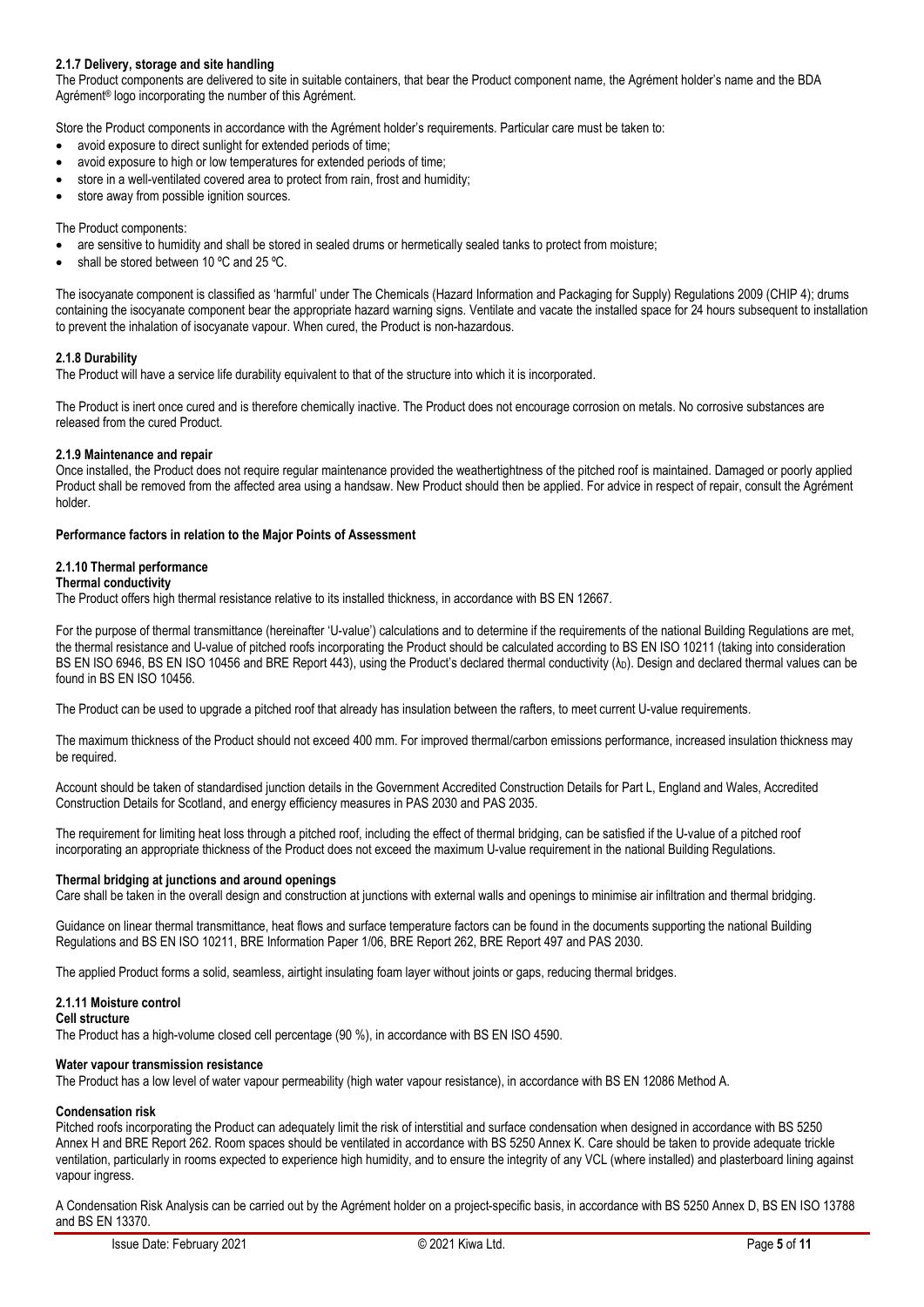### **Water permeability**

The closed cell structure means the Product is water-resistant and has adequate watertightness, in accordance with BS EN 1928 and EOTA TR 003, to prevent water infiltration into a building.

### **2.1.12 Fire performance**

The Product is classified as European Classification E\* (combustible), in accordance with BS EN 13501-1.

The Product must be:

- protected from naked flames and other ignition sources during and after application;
- suitably separated from any potential source of ignition.

The exposed Product has the potential to contribute to the development stages of a fire.

Pitched roofs must incorporate cavity barriers at edges, around openings, at junctions and in extensive cavities with fire-resisting elements, in accordance with the relevant provisions of the national Building Regulations.

The Product shall be separated by 200 mm from any heat-emitting devices and any potential source of ignition, where the temperature is in excess of 70 °C.

In habitable roof spaces, the Product shall be covered by a plasterboard lining fixed to rafters or battens and with all joints taped, sealed and supported by battens to give a minimum 30-minute fire rating.

Replace existing recessed lighting with ventilated fittings which incorporate a protective fire hood.

#### **Proximity of flues and appliances**

The installed Product shall be separated or shielded from any heat-emitting devices, recessed lighting, flue pipes or chimneys passing through a pitched roof and any potential source of ignition where the temperature is in excess of 70 °C, by non-combustible insulation, in accordance with the provisions of the national Building Regulations.

### **2.2 - EXAMPLES OF DETAILS**

#### **Diagram 1** - Existing pitched roof with Type HR non-breathable membrane **Diagram 2** - Existing warm pitched roof with cross battens



#### **2.3 - INSTALLATION**

# **2.3.1 Installer competence level**

See section 2.1.6.

#### **2.3.2 Delivery, storage and site handling** See section 2.1.7

### **2.3.3 General**

Installation of the Product shall be carried out in accordance with BS 8000-0 and BS EN 14315-2.

During application, prohibit contact with naked flames and sources of ignition.

Do not weld or cut metal which is in contact with the Product. If it is necessary to weld metal elements, this shall be done before applying the Product.

Application of the Product may produce a build-up of harmful vapours. Installers must wear personal protection equipment (PPE) when working with the Product including nitrile gloves, disposable overalls and full-face mask (with A2P3 filters) air-fed from NIOSH-approved pumping equipment.

Some vapours given off by Product components are heavier than air and will naturally move to lower parts of the building compartment. These areas should be suitably ventilated. In certain conditions (e.g. application in a confined space) the use of extractor fans is recommended. Ensure proper ventilation in the work area.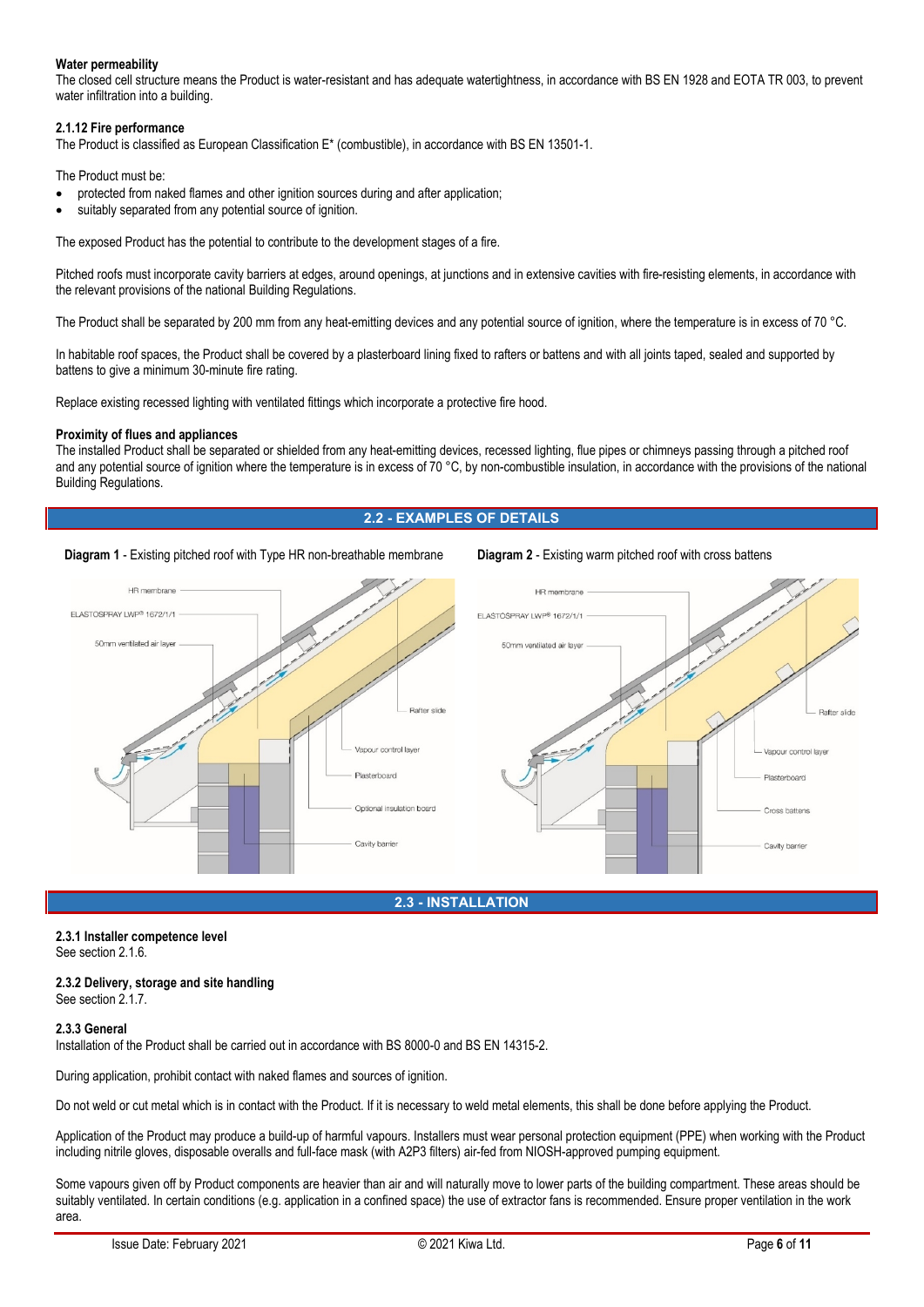To prevent the Product from entering an occupied space, the loft hatch/cover shall be kept closed during application.

The moisture content of the surfaces of porous materials should not exceed 20 % before application commences. Non-porous surfaces must be dry and free from condensation.

The ambient air/substrate temperature shall be between 5 °C and 30 °C. An infrared or contact thermometer can be used for checking surface temperature.

The relative humidity of the air in the workplace must be less than 85 % to minimise the risk of surface condensation. Care should be taken to ensure that ingress of moisture vapour from the rest of the dwelling space is restricted.

The spraying machine must be specially designed to mix and apply the Product via a spray gun. The Product is applied with volumetric displacement pumps with fixed mixing ratio 100:100 by volume. The ratio will be controlled prior to each application by measuring the flow rates of the two Product components before they pass through the mixer in the spraying machine. The value must not differ from 5 % by mass to the indicated value.

The Product components must not be used when their temperature is below 10 °C. Optimum temperatures for processing the Product components shall be between 18 °C and 22 °C.

The spraying machine shall have a temperature controller in the pre-heaters and in the hoses. The working temperature shall be set between 40 °C and 55 °C depending on the ambient temperature conditions.

Due to the short reaction time, application can be performed without resulting in sagging. The Product hardens quickly, although it will not be completely cured until approximately 24 hours have passed.

Care should be taken to minimise the degree of overspray generated whilst applying.

The total applied Product thickness will depend on the required U-value.

The Product must not make contact with heat-emitting flue pipes, appliances and chimneys etc. If hot work is to take place near the Product, it must be cut back by 1 m and protected by heat blankets.

Use wind screens if applying from outside when the wind speed is over 17 miles per hour.

Self-verification quality control checks provided for in BS EN 14315-2 shall be carried out by the installer in respect of core density, appearance and thickness.

### **2.3.4 Preparation**

The following works shall be undertaken before the installation of the Product:

- the substrates must be clean, dry and free from dirt, dust, grease, oils and loose particles/torching;
- a small adhesion test should be made to the substrate to guarantee good bonding, especially on metal surfaces. This will determine if a primer is required for maximum adhesion;
- any necessary repairs such as replacing damp or broken/rotten timbers must be made prior to application;
- repair any damaged or dislodged valleys, gutters, flashings, slates or tiles;
- any timber treatment carried out;
- ensure the pitched roof is weathertight before application of the Product;
- cover front faces of surfaces not to be treated, e.g. exposed joists, purlins and rafters;
- cover services, e.g. electrical cables, and pipes;
- isolate heat-emitting pipes, flues, etc. by applying non-combustible thermal insulation around them;
- access to services, task lighting, safety and breathing equipment and ventilation facility (if required) should be positioned in the compartment to be treated prior to application.

### **2.3.5 Outline procedure**

#### **Initial set-up**

- 1. set the appropriate temperature and pressure parameters to guarantee the mixing quality of the Product and select a suitable application nozzle;
- 2. carry out quality control tests to check for a round application pattern, sticky patches, light or dark patches/streaks, no voids, consistent colour, appearance and reaction profile - cream time, gel time, tack-free time and free rise density, using test methods in accordance with BS EN 14315-1 Annex E;
- 3. interlaminar adhesion shall be checked on a two-layer application sample;
- 4. check density of the Product is in accordance with Agrément holder's recommendations.

The key sequence for installation is:

- 1. apply the Product in sections, starting at the eaves and working across towards the ridge, in a horizontal direction from right to left and from left to right, continuously onto a surface in a flash coat/primer using a quick pass;
- 2. once this layer is cured (dry to the touch), a second layer (20-25 mm thick) is applied to give a maximum total thickness of 25 mm;
- 3. when the previous layer has cured (dry to the touch), apply additional layers of maximum thickness of 40 mm;<br>4. additional layers should be applied within 10 minutes of the previous layer to achieve the design thickness
- additional layers should be applied within 10 minutes of the previous layer to achieve the design thickness (not exceeding 400 mm);
- 5. once cured and cold, the Product can be trimmed flat using a handsaw if required.

# **Warm pitched roof - insulation between rafters**

The Product shall be applied between rafters directly to the underside of existing Type LR breather membrane. Care must be taken to ensure the integrity of the Type LR breather membrane when applying the Product where rafter slides have not been used.

# **Warm pitched roof - insulation between and under rafters**

The Product shall be applied under a Type LR breather membrane to the depth of the rafters. Cross-battens shall then be mechanically fixed to the rafters. The battens shall be of sufficient width and spacing (up to 600 mm) to provide adequate support to which the plasterboard lining can be mechanically fixed. Application of the Product shall then resume in 20 - 25 mm layers. A VCL shall be on the warm side of the insulation behind the plasterboard lining.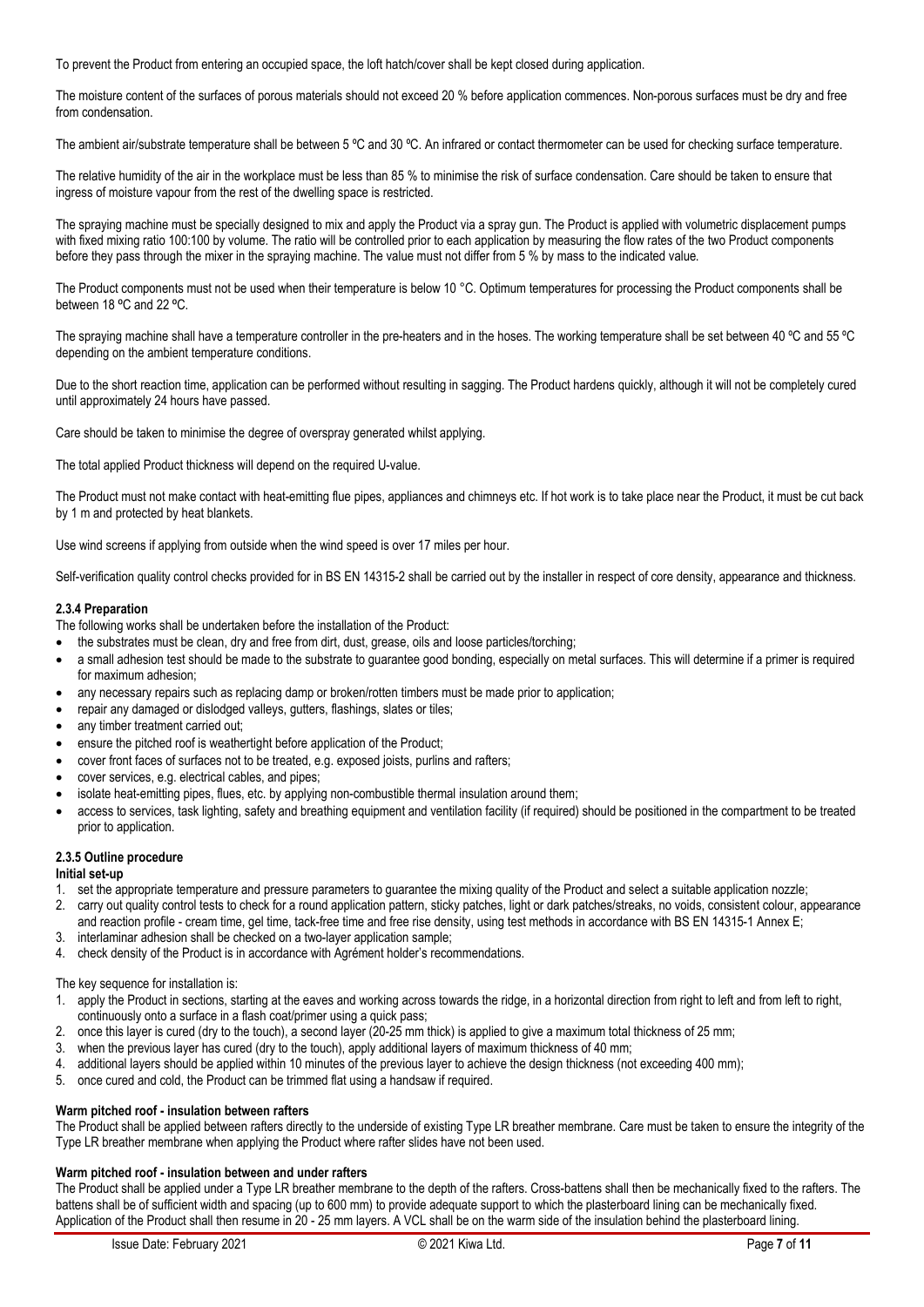# **Other warm pitched roofs**

The Product shall be applied directly to the underside of:

- timber sarking boards;
- polyisocyanurate (PIR) or expanded polystyrene (EPS) insulation boards;

### **Rafter slides**

Rafter slides are used with Type HR non-breathable membrane. Once stapled to the rafters, the Product shall be applied over the rafter slides in layers as described above.

# **2.3.6 Finishing**

The following finishing is required on completion of the installation:

- the Product shall be cured and cold prior to undertaking any finishing work;
- in habitable rooms, the Product shall be covered by plasterboard lining, with all joints taped, sealed and supported by studs, noggins or battens;
- in applications where the Product is left exposed, prominent 'fire warning' labels shall be placed in treated areas.

## **2.4 - INDEPENDENTLY ASSESSED PRODUCT CHARACTERISTICS**

### **2.4.1 Thermal performance**

| Test                                                                                                        | Result                                                               |  |
|-------------------------------------------------------------------------------------------------------------|----------------------------------------------------------------------|--|
|                                                                                                             | $0.027$ W/mK for < 80 mm thickness                                   |  |
| Declared aged thermal conductivity $(\lambda_D)$ , in accordance with BS EN 14315-1 Annex C and BS EN 12667 | 0.026 W/mK for 80 $<$ 120 mm thickness                               |  |
|                                                                                                             | $0.025$ W/mK for $> 120$ mm thickness <sup><math>\hat{}</math></sup> |  |
| $\sqrt{2}$                                                                                                  |                                                                      |  |

^ the maximum thickness of the Product must not exceed 400 mm

### **2.4.2 Moisture control**

| <b>Test</b>                  |                                                                                                                            | Result                                                                          |  |
|------------------------------|----------------------------------------------------------------------------------------------------------------------------|---------------------------------------------------------------------------------|--|
| Cell structure               | Open and closed cell volume %, in accordance with BS EN 14315-1 and<br><b>BS EN ISO 4590</b>                               | mean 90 % closed cell content, Class CCC4                                       |  |
| Water vapour<br>transmission | Water vapour transmission diffusion resistance factor $\mu$ , in accordance with<br>BS EN 14315-1 and BS EN 12086 Method A | mean 74 for 50 mm thickness                                                     |  |
|                              | Water vapour resistivity, in accordance with BS EN 12086                                                                   | mean 325 MNs/gm                                                                 |  |
|                              | Water vapour permeability, in accordance with BS EN 12086                                                                  | mean $0.7519$ mg/(mhPa)                                                         |  |
| Water permeability           | Long-term water absorption by total immersion test, in accordance with<br>BS EN 12087 Method 2B                            | $< 2 \%$                                                                        |  |
|                              | Long-term water absorption by partial immersion, in accordance with<br>BS EN 12087 Method 1B                               | $< 0.20$ kg/m <sup>2</sup>                                                      |  |
|                              | Short-term water absorption by 24 hour partial immersion, in accordance with<br>BS EN 14315-1 and BS EN 1609 Method B      | $< 0.10$ kg/m <sup>2</sup> (mean 0.07 kg/m <sup>2</sup> for 50 mm<br>thickness) |  |
|                              | Partial immersion of the foam core                                                                                         | mean $0.15$ kg/m <sup>2</sup>                                                   |  |
|                              | Partial immersion of the outer skin                                                                                        | mean $0.08$ kg/m <sup>2</sup>                                                   |  |
|                              | Permeability to water (at 60 kPa (6 m column of water) or 0.6 bar), in accordance<br>with BS EN 1928 Methods A and B       | watertight                                                                      |  |
|                              | Watertightness (water pressure at 60 kPa (6 m column of water) or 0.6 bar for<br>24 hours), in accordance with EOTA TR 003 | watertight                                                                      |  |

### **2.4.3 Fire performance**

| Test                                                                                           | Result                                       |  |
|------------------------------------------------------------------------------------------------|----------------------------------------------|--|
| Ignitibility, in accordance with BS EN 13238 and BS EN ISO 11925-2                             | flame propagation < 15 cm flame propagation  |  |
|                                                                                                | height in 20 s, no paper inflammation - pass |  |
|                                                                                                | the Product does not show propensity for     |  |
| Continuous glowing combustion (smouldering), in accordance with to BS EN 13238 and BS EN 16733 | continuous smouldering combustion - pass     |  |
| Reaction to fire performance classification, in accordance with BS EN 13501-1                  | $E^*$ (combustible)                          |  |
| Durability of reaction to fire against ageing/degradation, in accordance with BS EN 14315-1    | reaction to fire does not decrease with time |  |

The REACH Statement for the Product in respect of dangerous substances confirms no flame retardants or biocides are present.

# **2.5 - ANCILLARY ITEMS**

### **Note:**

Ancillary items detailed in this section may be used in conjunction with the Product but fall outside the scope the Agrément, include:

- spray machinery including plural component proportioner (double-acting positive displacement piston metering pumps), transfer pumps, primary heaters and heated hose fitted with spray gun application equipment;
- Type HR non-breathable membrane and Type LR breather membrane;
- corrugated cardboard rafter slide (water vapour permeable) fitted between rafters to create a 50 mm ventilation gap between the Type HR non-breathable membrane/sarking board and the Product;
- plastic ventilator spacer used at eaves and/or ridge to create a 50 mm ventilation gap between the Type HR non-breathable membrane/sarking board and the Product. It also keeps the eaves clear of the Product (fitted at eaves);
- VCL;
- plasterboard lining.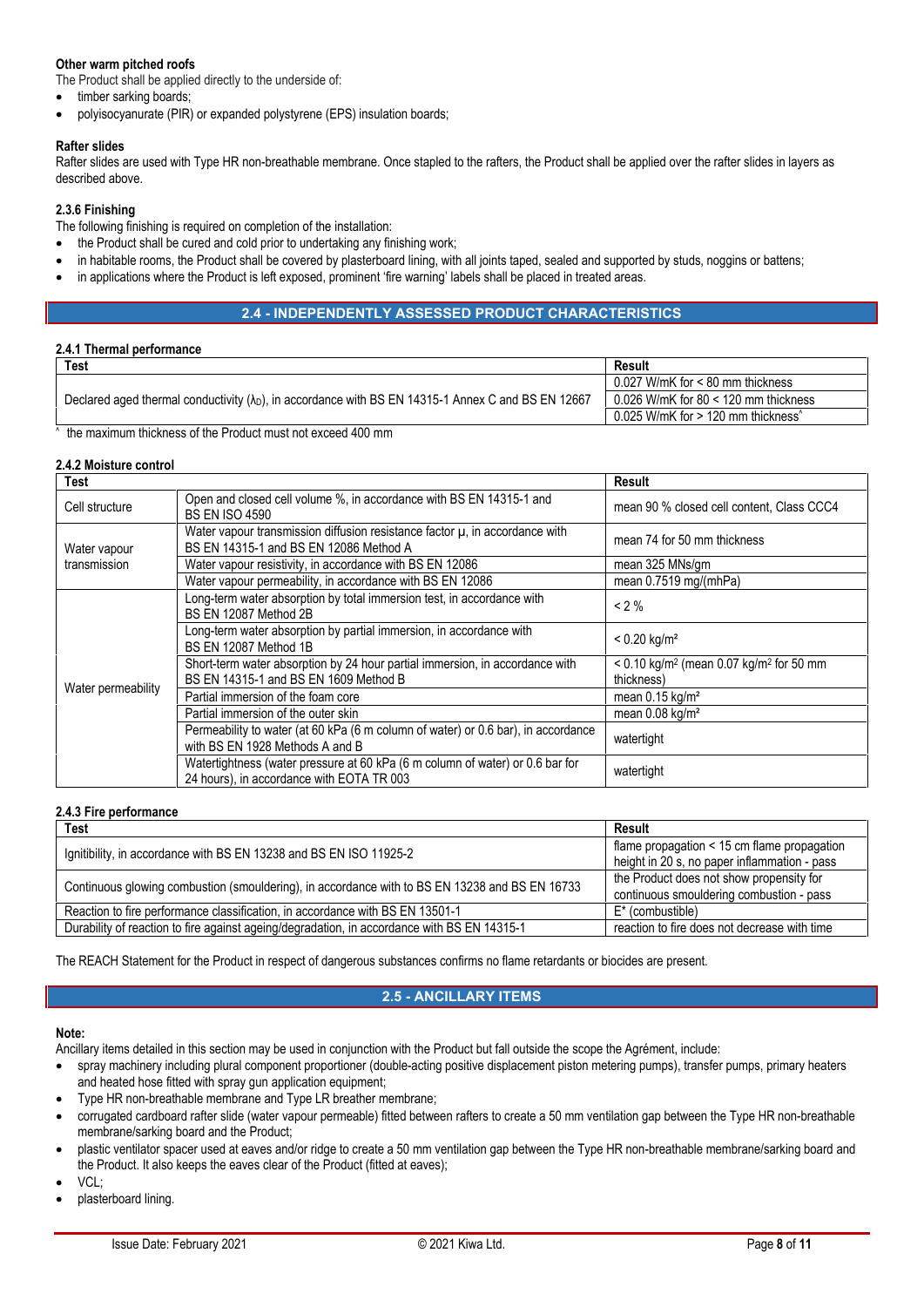# **CHAPTER 3 - CDM, NATIONAL BUILDING REGULATIONS AND THIRD-PARTY ACCEPTANCE**

**3.1 - THE CONSTRUCTION (DESIGN AND MANAGEMENT) REGULATIONS 2015 AND THE CONSTRUCTION (DESIGN AND MANAGEMENT) REGULATIONS (NORTHERN IRELAND) 2016**

Information in this Agrément may assist the client, Principal Designer/CDM co-ordinator, designer and contractors to address their obligations under these Regulations.

# **3.2 - NATIONAL BUILDING REGULATIONS**

In the opinion of Kiwa Ltd., the Product, if installed and used in accordance with Chapter 2 of this Agrément, can satisfy or contribute to satisfying the relevant requirements of the following national Building Regulations.

# **3.2.1 - ENGLAND**

# **REQUIREMENTS: THE BUILDING REGULATIONS 2010 AND SUBSEQUENT AMENDMENTS**

- C<sub>2</sub>(c) Resistance to moisture a pitched roof incorporating the Product can adequately protect a building from interstitial and surface condensation
- J4 Protection of building the Product can be separated from hot appliances and surfaces to prevent a building catching fire
- L1(a)(i) Conservation of fuel and power the Product can limit heat gains and losses through a pitched roof
- Regulation 7(1) Materials and workmanship the Product is manufactured from suitably safe and durable materials for its application and can be installed to give a satisfactory performance
- Regulation 23(1) Requirements relating to thermal elements the Product can contribute to a pitched roof complying with the requirements of L1(a)(i)
- Regulation 26 CO<sub>2</sub> emission rates for new buildings the Product can contribute to a building to not exceed its CO<sub>2</sub> emission rate
- Regulation 26A Fabric energy efficiency rates (new buildings) the Product can contribute to satisfying this Requirement

#### **3.2.2 - WALES REQUIREMENTS: THE BUILDING REGULATIONS 2010 AND SUBSEQUENT AMENDMENTS**

- C2(c) Resistance to moisture a pitched roof incorporating the Product can adequately protect a building from interstitial and surface condensation
- J4 Protection of building the Product can be separated from hot appliances and surfaces to prevent a building catching fire
- L1(a)(i) Conservation of fuel and power the Product can limit heat gains and losses through a pitched roof
- Regulation 7(1) Materials and workmanship the Product is manufactured from suitably safe and durable materials for its application and can be installed to give a satisfactory performance
- Regulation 23(1) Requirements relating to thermal elements the Product can contribute to a pitched roof complying with the requirements of L1(a)(i)
- Regulation 26 CO<sub>2</sub> emission rates for new buildings the Product can contribute to a building to not exceed its CO<sub>2</sub> emission rate
- Regulation 26A Primary energy consumption rates for new buildings the Product can contribute to satisfying this Regulation
- Regulation 26B Fabric performance values for new dwellings the Product can contribute to satisfying this Requirement

# **3.2.3 - SCOTLAND**

# **REQUIREMENTS: THE BUILDING (SCOTLAND) REGULATIONS 2004 AND SUBSEQUENT AMENDMENTS**

### **3.2.3.1 Regulation 8(1)(2) Durability, workmanship and fitness of materials**

 The Product is manufactured from acceptable materials and is adequately resistant to deterioration and wear under normal service conditions, provided it is installed in accordance with the requirements of this Agrément

### **3.2.3.2 Regulation 9 Building Standards - Construction**

- 3.15 Condensation a pitched roof incorporating the Product can protect a building from moisture caused by surface or interstitial condensation
- 3.19 Combustion appliances relationship to combustible materials the Product can be separated from fixed combustion appliances to prevent damage to a building
- 6.1(b) Carbon dioxide emissions the Product will contribute to energy conservation of a building
- 6.2 Building insulation envelope the Product will contribute to the insulation envelope to resist thermal transfer
- 7.1(a)(b) Statement of sustainability the Product can contribute to satisfying the relevant Requirements of Regulation 9, Sections 1 to 6, and therefore will contribute to a construction meeting a bronze level of sustainability as defined in this Standard; in addition, the Product can contribute to a construction meeting a higher level of sustainability as defined in this Standard

**3.2.3.3 Regulation 12 Building Standards - Conversions**

 All comments given under Regulation 9 also apply to this Regulation, with reference to Schedule 6 of The Building (Scotland) Regulations 2004 and subsequent amendments, clause 0.12 of the Technical Handbook (Domestic)

# **3.2.4 - NORTHERN IRELAND**

# **REQUIREMENTS: THE BUILDING REGULATIONS (NORTHERN IRELAND) 2012 AND SUBSEQUENT AMENDMENTS**

- 23(a)(b) Fitness of materials and workmanship the Product is suitable and can be adequately mixed, prepared and applied
- 29 Condensation pitched roofs incorporating the Product can adequately protect a building from moisture in the form of interstitial condensation
- 39(a)(i) Conservation measures the Product will limit heat gains and losses through a pitched roof
- 40(2) Target carbon dioxide emission rate the Product will contribute to a building to not exceed its target CO<sup>2</sup> emission rate
- 73(1)(b) Protection of people and buildings the Product can be separated from combustion appliances, flue-pipes, flues or chimneys to prevent damage to a building by heat or fire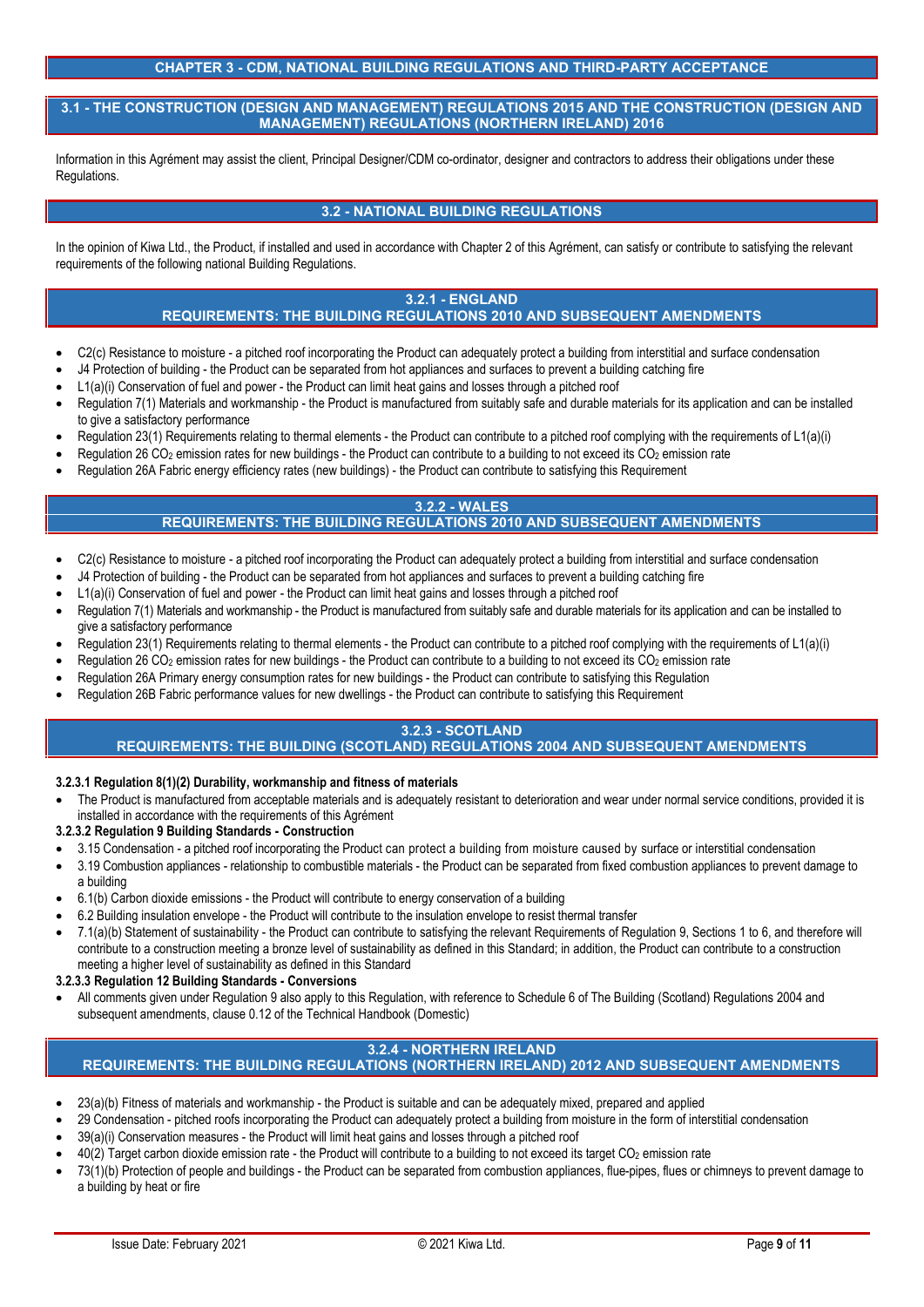### **3.2.5 - IRELAND**

# **REQUIREMENTS: BUILDING REGULATIONS 1997 AND SUBSEQUENT AMENDMENTS**

In order to demonstrate compliance with Irish Building Regulations this BDA Agrément® certifies that the Product complies with the requirements of a recognised document and indicates it is suitable for its intended purpose and use.

- D1 Materials and workmanship the Product is manufactured from suitably safe and durable materials for the application and can be installed to give a satisfactory performance
- J3 Protection of building the Product can be separated from heat producing appliances, flue pipes or chimneys to prevent a building catching fire
- L1 Conservation of Fuel and Energy the Product can enable a building to conserve energy and limit CO<sub>2</sub> emissions

# **3.3 - THIRD-PARTY ACCEPTANCE**

NHBC - In the opinion of Kiwa Ltd., the Product, if installed, used and maintained in accordance with this Agrément, can satisfy or contribute to satisfying the relevant requirements in relation to NHBC Standards, Chapter 7.2 Pitched roofs.